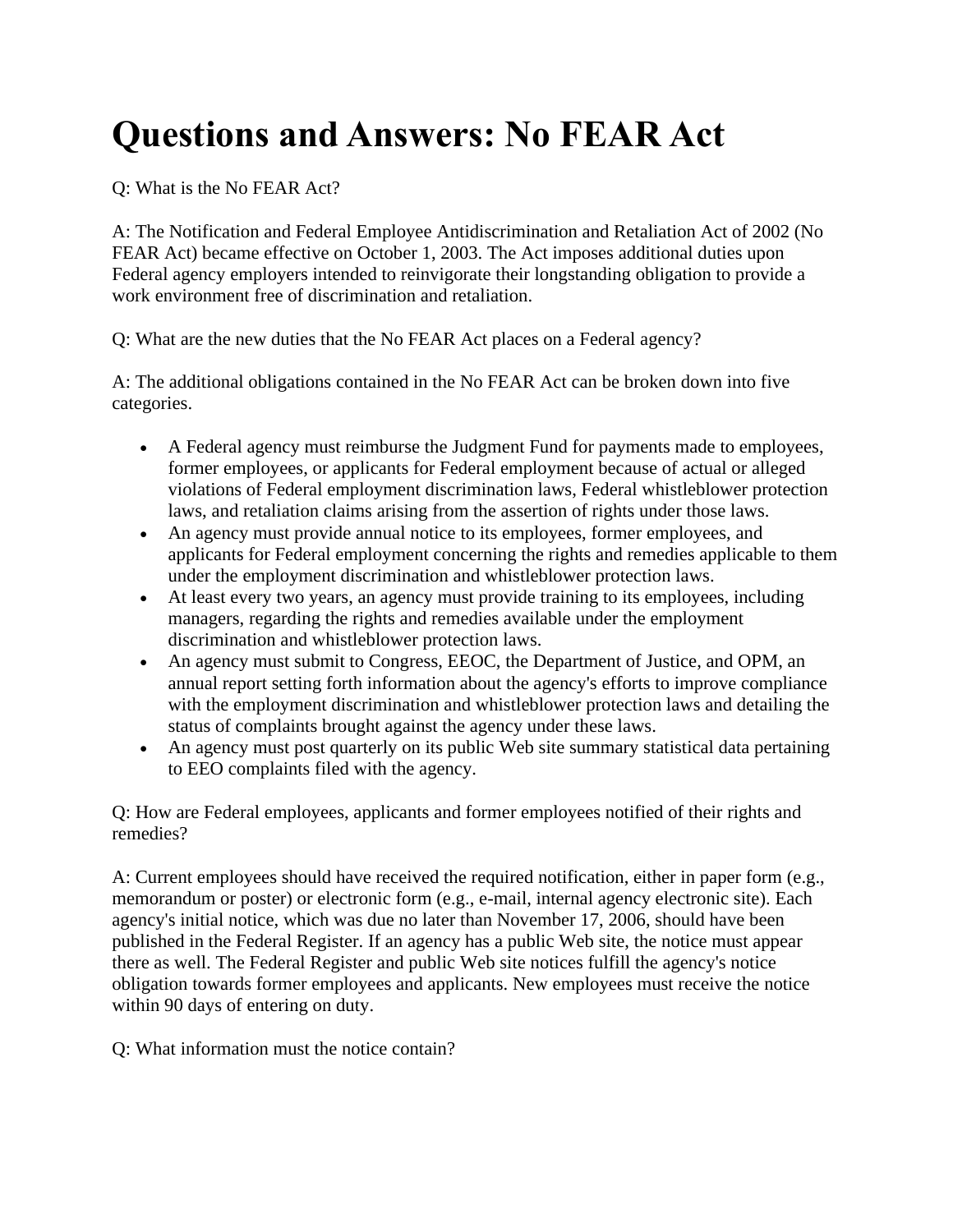A: At a minimum, the notice must contain the language set forth in OPM's implementing regulations. OPM's notice, which contains the minimum information necessary, can be accessed at [http://www.opm.gov/about\\_opm/nofear/notice.asp.](http://www.opm.gov/about_opm/nofear/notice.asp)

Q: How often must employees receive No FEAR training?

A: Current employees should have received the applicable training on or before December 17, 2006. Thereafter, an agency must conduct training no less than every two years. New employees should receive the applicable training as part of the agency's orientation program. If an agency does not have an orientation program, new employees must receive the applicable training within 90 days of their appointment.

Q: When must the annual report be submitted and what types of information must it contain?

A: Within 180 days of the end of each fiscal year, an agency must submit its annual report to Congress, EEOC, DOJ and OPM.

Among the items that must be included in the report are the following: the number, status, and disposition of pending or resolved Federal court cases against the agency arising under the applicable employment discrimination and whistleblower protection laws; the amount of money the agency was required to reimburse the Judgment Fund; the number of individuals the agency disciplined and the types of discipline administered for violations of the employment discrimination and whistleblower protection laws; a description of the agency's policy for taking disciplinary action against employees for conduct inconsistent with employment discrimination and whistleblower protection laws; all the statistical data the agency is required to post on its public Web site; and, an analysis of the preceding information and any action the agency has or will take to improve its complaint and civil rights programs with the goal of eliminating employment discrimination and retaliation.

Q: What kind of information has to be posted on an agency's public web site?

A: Information to be posted includes, among other things: the number of complaints filed; the number of persons filing those complaints; the number of persons filing multiple complaints; the bases and issues alleged in the complaints; the average length of time in takes an agency to complete certain stages of the complaint process; the number of final agency actions in which discrimination is found, broken down by issue, basis, and whether a hearing was held; the number of pending complaints that were filed in previous fiscal years, including the number of persons who filed those complaints; and, the number of complaints in which an investigation was not completed in a timely manner. An agency is to post current fiscal year data, updated quarterly, as well as data for the past five fiscal years.

Q: What are EEOC's responsibilities under the No FEAR Act?

A: Title III of the No FEAR Act authorizes EEOC to prescribe the time, form and manner in which a federal agency shall post on its public Web site summary statistical data pertaining to